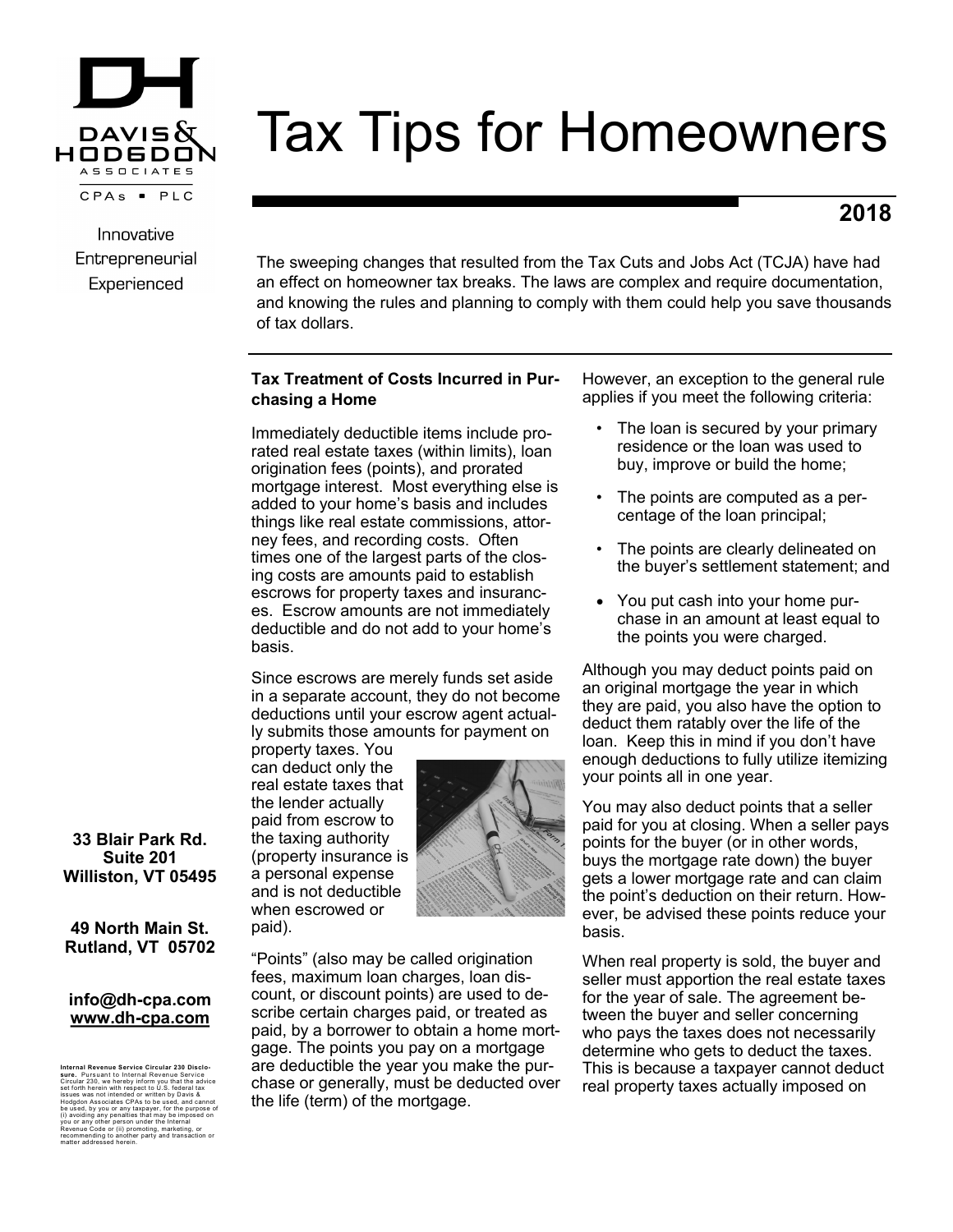another taxpayer, unless the buyer pays delinquent taxes imposed on the seller; then that amount is added to his/her basis of the property. Generally, regardless of the taxpayer's overall method of accounting, the date of sale and the real property tax year determine each party's share of the taxes.

Essentially, property taxes must be apportioned between the buyer and seller based on the number of days each held the property during the property tax year. For this reason, if you buy or sell your home during the tax year it will be necessary to trace your real estate tax payments made at closing to your settlement statement.

Under prior law, individuals could fully deduct state, local and foreign real property taxes. Tax law changes effective after December 31, 2017 have limited the total deduction to \$10,000 for state and local property tax. This deduction no longer includes foreign property tax.

# **Deducting Mortgage Interest**

The most substantial tax deduction for many homeowners is the mortgage interest deduction. Subject to tax law changes at the end of 2017, limitations have been put on the mortgage interest deduction. Mortgage interest on a primary residence (in addition to second residences) is tax-deductible (but not necessarily for Alternative Minimum Tax or AMT) for mortgage balances up to \$750,000 (\$375,000 if married filing separately). You are also entitled to deduct interest on additional home equity indebtedness only if the proceeds are used to invest in improving the home. The total amount of acquisition indebtedness and home equity indebtedness is subject to an overall limit of \$750,000.

Existing mortgages and refinances of existing mortgages are grandfathered up to the 2017 limit of \$1 million. If a mortgage was originally considered to be entirely acquisition indebtedness, then any refinance of that mortgage will continue to be considered acquisition indebtedness, but only to the extent of the original mortgage.

Late payment charges may also be deducted as home mortgage interest if not for a specific service received in connection with your home loan. The same is true for mortgage prepayment penalties. If you pay off your mortgage early and incur a prepayment penalty, you can deduct that penalty as home mortgage interest (subject to the same requirements for late payments).

Acquisition and home equity indebtedness must be secured by a qualified residence. If your adjusted gross income is higher than a certain level, your deductions may be limited.

# **Deducting Home Mortgage Interest and AMT**

Home equity indebtedness is only deductible for Alternative Minimum Tax purposes if used to improve the home (to the extent the equity borrowed does not exceed the original cost of the home). For this reason it may be necessary to track proceeds of home equity loans for AMT purposes. In addition, the definition of a "qualified personal residence" is different for AMT than it is for regular tax, which may eliminate the deduction of interest on acquisition indebtedness for AMT purposes.

# **Refinancing**

If you refinanced last year, you may be able to write-off any points you paid to buy down the mortgage rate. To do so, you must capitalize and amortize them over the life of the new loan, (unless part of the new loan is used for home improvements in which case the IRS allows a deduction for a portion of the points allocable to the home improvements). If the loan is paid off prior to maturity (e.g., the residence is sold and the loan paid off, or the loan is refinanced with a different lender), the remaining unamortized balance of the points can be deducted in that tax year. But if the mortgage is refinanced with the same lender, the unamortized "old"

points and any new points must be deducted over the term of the new loan.

# **Deducting Real Estate Taxes**

Real estate taxes are annual taxes based on the assessed value of

a property and are also tax deductible. You may deduct all property tax payments made on your residence(s) as an itemized deduction as long as that payment is not associated with the expense of a business. However, due to the passing of the Tax Cuts and Jobs Act, the deduction for property taxes, when combined with state and local income taxes, is capped at \$10,000.

# **Sale of Your Home**

If you make a profit when you sell your principal residence you can exclude up to \$250,000 of gain (\$500,000 for married couples) from your income if you meet certain requirements. The full tax break is only available once every two years. During the five-year period ending on the sale date, you must have owned the home and used it as your principal residence for at least two years.

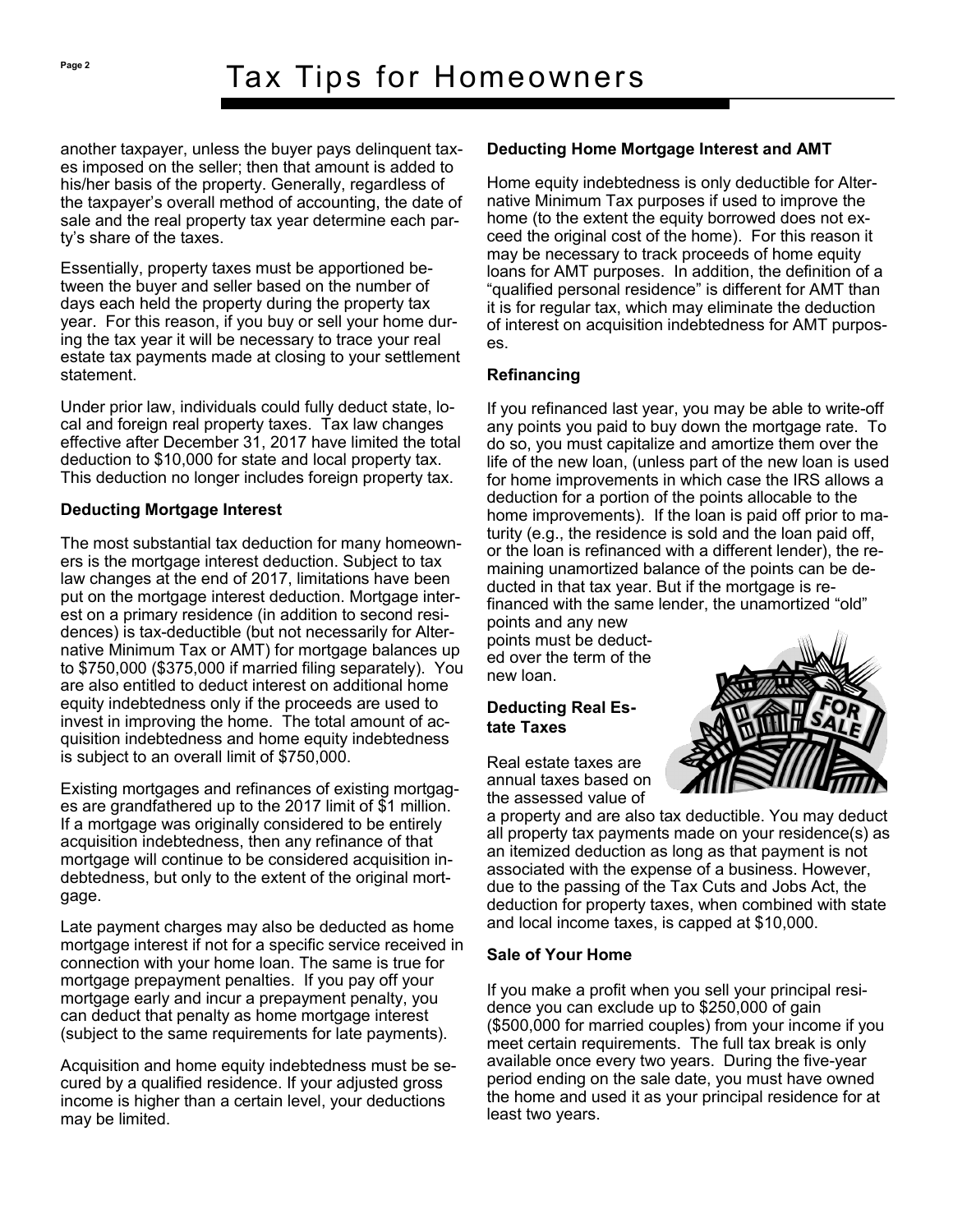If you are married and file jointly, the full \$500,000 exclusion is available if both you and your spouse meet the two-year use requirement and haven't claimed the exclusion for another sale within the past two years. You don't necessarily have to own the residence jointly.

If you recently married and plan to sell your residence at a gain, don't rule out the possibility of claiming an exclusion just because your spouse excluded a gain on another sale within the past two years. You can still



qualify for an exclusion of up to \$250,000 if you meet all the requirements yourself.

Additionally, even if you didn't meet the requirements for the full gain deduction when you sold your prior residence because you didn't meet the time requirement, you may be able to receive a prorated deduction.

A taxpayer who fails to meet the ownership and use requirements or the "one-sale-in-two-years" requirement is eligible for a partial gain exclusion if the principal residence was sold or exchanged by reason of:

- 1. a change in place of employment;
- 2. health; or
- 3. unforeseen circumstances.

#### **Moving Expense Deductions**

Prior to tax law changes starting in 2018, homeowners who had recently relocated for work had the ability to write off the cost of moving themselves, their household goods, their vehicles, and other reasonable costs associated with the move. For tax years starting 2018 new law suspends the moving expense deduction. The only exception is for members of the Armed Forces on active duty that move due to a military order.

# **Moving and Multi-state Tax Issues**

If you moved from one state to another, chances are that you will be required to file multi-state tax returns. This could bring up a number of complicated tax and reporting issues. An allocation of income must be made between the two states and proper documentation maintained. Please feel free to contact us in order to save yourself time and costs associated with incorrect reporting or double taxation.

# **Determining the "Basis" of your Home**

In laymen's terms, "basis" refers to money you have invested in your home for which you have not received a tax deduction. The biggest component of your home's basis is the original purchase price. To calculate "basis" you generally start with the amount you paid for the home when you purchased it or the amount you paid to have it built; then you start adding.

The first addition is usually closing costs. As mentioned earlier not all "closing costs" are immediately tax deductible and need to be added to basis. Actually the bulk of the costs paid at closing are generally not deductible but are added to your home's basis.

The rest of the additions to your home's basis are home improvements. Home improvements are the most common increase that occurs to a home's basis. There are limits on what the IRS considers an improvement.

An improvement must accomplish one of the following three goals:

- 1. Materially add to the value of your home;
- 2. Considerably prolong its useful life; or
- 3. Adapt it to new uses.

Only the actual costs incurred for improvements can be added to your home's basis. You can't add a value for your own labor.

There are two other important details about improvements to remember when calculating your home's basis. First, any improvement must remain with the home when it is sold. The same expense can't be claimed twice. For example, if you replace a water heater more than once, you may only add the cost of the latest expenditure to basis. Second, you have to distinguish between an improvement and a repair. A repair merely keeps your home in an ordinary and efficient operating condition. It doesn't add to the value of your home, prolong its life or adapt it to a new use.

Careful timing can transform a repair into a home improvement. Repairs completed as part of an extensive remodeling or restoration of your home are considered

improvements, which means they can be added to your basis.

Also, the distinction between an improvement and a repair isn't always clear. For example,

painting either a room or



your entire house for the first time is an improvement, meaning the cost can be added to basis. A later repainting of the room or entire house is a repair, and this cost doesn't increase your basis. Your basis will be